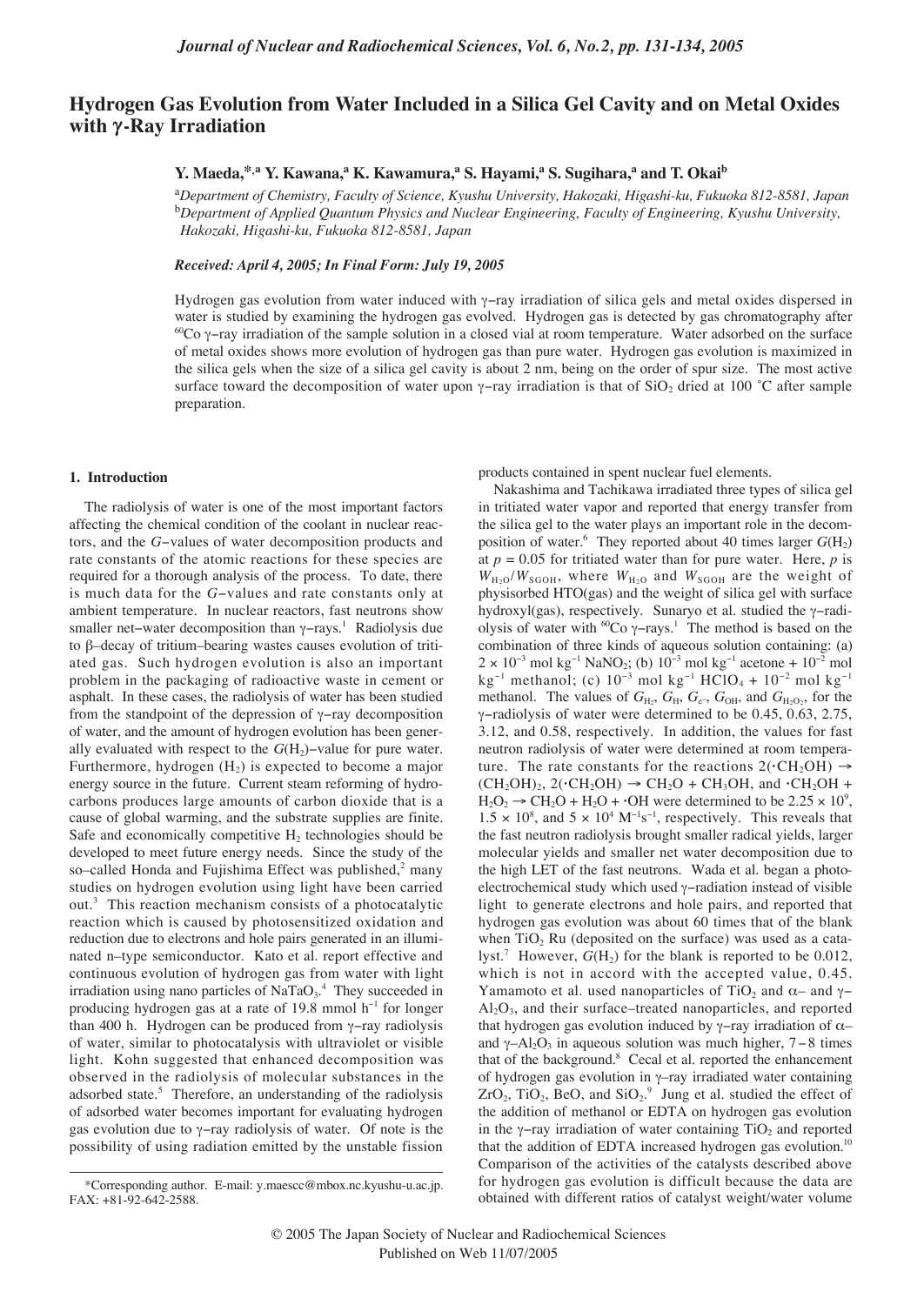and different irradiation conditions. In this paper the activities of nanoparticles of  $SiO<sub>2</sub>$  and  $TiO<sub>2</sub>$  for hydrogen gas evolution are examined to develop the high yields of hydrogen via γ−ray irradiation of water. Here, *G*−values are defined as the number of species formed or destroyed per 100 eV of energy absorbed. The symbol *G* with a subscript (such as  $G_{H_2}$ ) shows the primary yield, while a *G* with parentheses (such as  $G(H<sub>2</sub>)$ ) indicates the experimentally evaluated yields of the product.

#### **2. Experimental**

Three types of silica gels (Fuji Davison) varying in diameter of cavity, *e.g.–* Silica gel A (diameter of cavity: 20 Å), B(40 Å), and ID(150 Å), were used. Three types of nano particles of SiO<sub>2</sub> were also prepared, using different drying temperatures. To a mixed solution of 14 mL of 25% ammonia solution and 20 mL of ethanol, 10 mL of TEOS (tetraethylorthosilicate) was slowly poured. The precipitates were washed with ethanol several times and a portion was dried at 100 °C for 2 h (this sample is abbreviated as  $SiO<sub>2</sub> 100 °C$ ). Second portion was dried at 150 °C for 2 h (SiO<sub>2</sub> 150 °C) and another at 230 °C for 2 h  $(SiO<sub>2</sub> 230 °C)$ .

Two types of nano particles of  $TiO<sub>2</sub>$  were prepared, also using different drying temperatures. Titanium tetraisoperoxide (TTIP) was used as a starting material for the  $TiO<sub>2</sub>$  nano particles and the coupling agent (isopropyltris(dioctyl pyrophosphate)titanate) was supplied from Ajinomoto Fine Techno. Co. To a mixed solution of 10 mL of TTIP and 50 mL of ethanol was slowly poured a mixed solution of 1.1 mL of conc. HCl and 30 mL of ethanol. The mixture was allowed to stand overnight, and a pale yellow liquid was obtained after evaporating with the coupling agent at 80 ˚C. After one day, the liquid was washed with methanol and hexane, centrifuged, washed with hexane, and dried to obtain a powder of  $TiO<sub>2</sub>$ . A part of the powder was dried at 500 °C for 2 h (TiO<sub>2</sub> 500 °C). The surface area of the particles was measured via the BET method. The particle sizes were estimated to be 400−500 nm for SiO<sub>2</sub> and 40−50 nm for TiO<sub>2</sub> based on the surface area and the assumption that the particles are in cubic form.

About 200 mg of the particles were dispersed in degassed water(about 300 mg) in a 3 mL vial under nitrogen atmosphere. γ−Ray irradiation was performed at room temperature with a 60Co γ−ray source at Kyushu University. The dose rate of the γ-ray was set to 374 Gy h<sup>-1</sup> and irradiation time was about 30 h. No detectable leakage of hydrogen gas out of the vials was confirmed by an independent method: A defined volume of mixed gas (hydrogen/air) was sealed into an unirradiated vial for a week, and then the contents were evaluated using gas chromatography. After irradiation, gas which had accumulated in the free space in the vial was also analyzed by gas chromatography (Shimadzu; GC−8A, TCD). Molecular sieve  $(13X, 60/80)$  was packed in a column (diameter 3 mm  $\times$  length 2.5 m) and Ar gas was used as the carrier. Injection temperature was 90 ˚C and column temperature, 120 ˚C. The amount of hydrogen gas dissolved in water was negligible in comparison with the amount accumulated. The  $G(H_2)$ –values of hydrogen gas production from water were obtained as the average value of three measurements.

#### **3. Results and Discussion**

Absorption dose *D* is defined as

$$
D = 0.877 \times D_r \times (\mu / \mu_{\text{air}}) \times 100
$$

where  $D_r$  is irradiation dose,  $\mu$  mass absorption coefficient of a particular material, and  $\mu_{air}$  mass absorption coefficient of air. The values of mass absorption coefficient  $\mu$  are dependent on the number of electrons constituting the material. The absorption of energy for a heterogeneous system is calculated from the weight average presented by the weight ratio of mass absorption coefficients for each element constituting the material. Furthermore, the fact that the energy absorbed by the catalysts may contribute to the decomposition of physisorbed/chemisorbed water must be considered. That is, the energy absorbed by catalysts may be consumed more effectively in the formation of hydrogen gas than the energy absorbed by bulk water. Energy transfer phenomena have been observed in radiolysis of molecular silica gel<sup>11</sup> and porous glass.<sup>12</sup> It has been reported that this process involves transfer of energy, positive charge, and electrons, and that an electron or exciton is capable of long− range migration. For these reasons, it is difficult to evaluate exact *G*(H<sub>2</sub>)–values in this experiment. Bond–dissociation energies of molecular hydrogen and oxygen are 432 and 493.6 kJ mol<sup>-1</sup>, respectively, and that of H<sub>2</sub>O averages 458.9 kJ mol<sup>-1</sup>.

The *G*(H2)−values of hydrogen gas production from water(*y*) measured for the silica gels,  $SiO_2$ ,  $TiO_2$ , and  $TiO_2(500 \degree C)$ dispersed in water, are listed in Table 1. Figure 1 shows the surface area dependence of the *G*(H<sub>2</sub>)–value. The experimental *G*(H<sub>2</sub>)–value for pure water is 0.43, close to the reported value 0.45.<sup>1</sup> The *G*(H<sub>2</sub>)–values listed in Table 1 should be considered raw data because the values are not corrected for the difference in the γ−ray absorption coefficients of the metal oxides and for that in the γ−ray absorption coefficients between the metal oxides and water. As discussed above, water adsorbed on the catalysts may accept energy from the catalysts. It is clear from Table 1 that the  $SiO<sub>2</sub>$  and  $TiO<sub>2</sub>$  have certain effects on the enhancement of hydrogen gas evolution. The plots of Figure 1 can be fit to  $y = 0.0012x + 0.424$ , where *y* is

|  |  | TABLE 1: G-Values of Hydrogen Gas Production from Water for Metal Oxides Dispersed in Water |  |
|--|--|---------------------------------------------------------------------------------------------|--|
|  |  |                                                                                             |  |

| Catalyst                        | Surface Area/ $m^2g^{-1}$ | Dose/kGv | $G(H_2)$ -value | All $H_2/\mu L^*$ | Remarks       |
|---------------------------------|---------------------------|----------|-----------------|-------------------|---------------|
| Silica gel A $(20 \text{ Å})$   | $4.7 \times 10^{2}$       | 34.6     | 1.0             | 24.9              |               |
| Silica gel B $(70 \text{ Å})$   | $3.9 \times 10^{2}$       | 34.6     | 0.8             | 21.2              |               |
| Silica gel ID $(150 \text{ Å})$ | $2.2 \times 10^{2}$       | 34.6     | 0.6             | 16.4              |               |
| SiO <sub>2</sub> (100 °C)       | 8                         | 18.2     | 2.9             | 37.1              |               |
| SiO <sub>2</sub> (150 °C)       | $\tau$                    | 17.9     | 2.8             | 35.7              |               |
| SiO <sub>230</sub> °C           | 4                         | 24.3     | 1.5             | 26.5              |               |
| TiO <sub>2</sub>                | $6.6 \times 10$           | 8.99     | 0.88            | 9.82              |               |
| TiO <sub>2</sub>                | $6.6 \times 10$           | 8.99     | 0.86            | 10.93             | pH 5 with HCl |
| TiO <sub>2</sub>                | $6.6 \times 10$           | 8.99     | 1.05            | 14.03             | pH11 with KOH |
| TiO <sub>2</sub> (500 °C)       | $1.2 \times 10^{-7}$      | 8.99     | 0.58            | 6.42              |               |
| TiO <sub>2</sub> (500 °C)       | $1.2 \times 10$           | 8.99     | 0.52            | 6.54              | pH 5 with HCl |
| TiO <sub>2</sub> (500 °C)       | $1.2 \times 10$           | 8.99     | 0.52            | 6.99              | pH11 with KOH |

\* Experimental error is about 15%.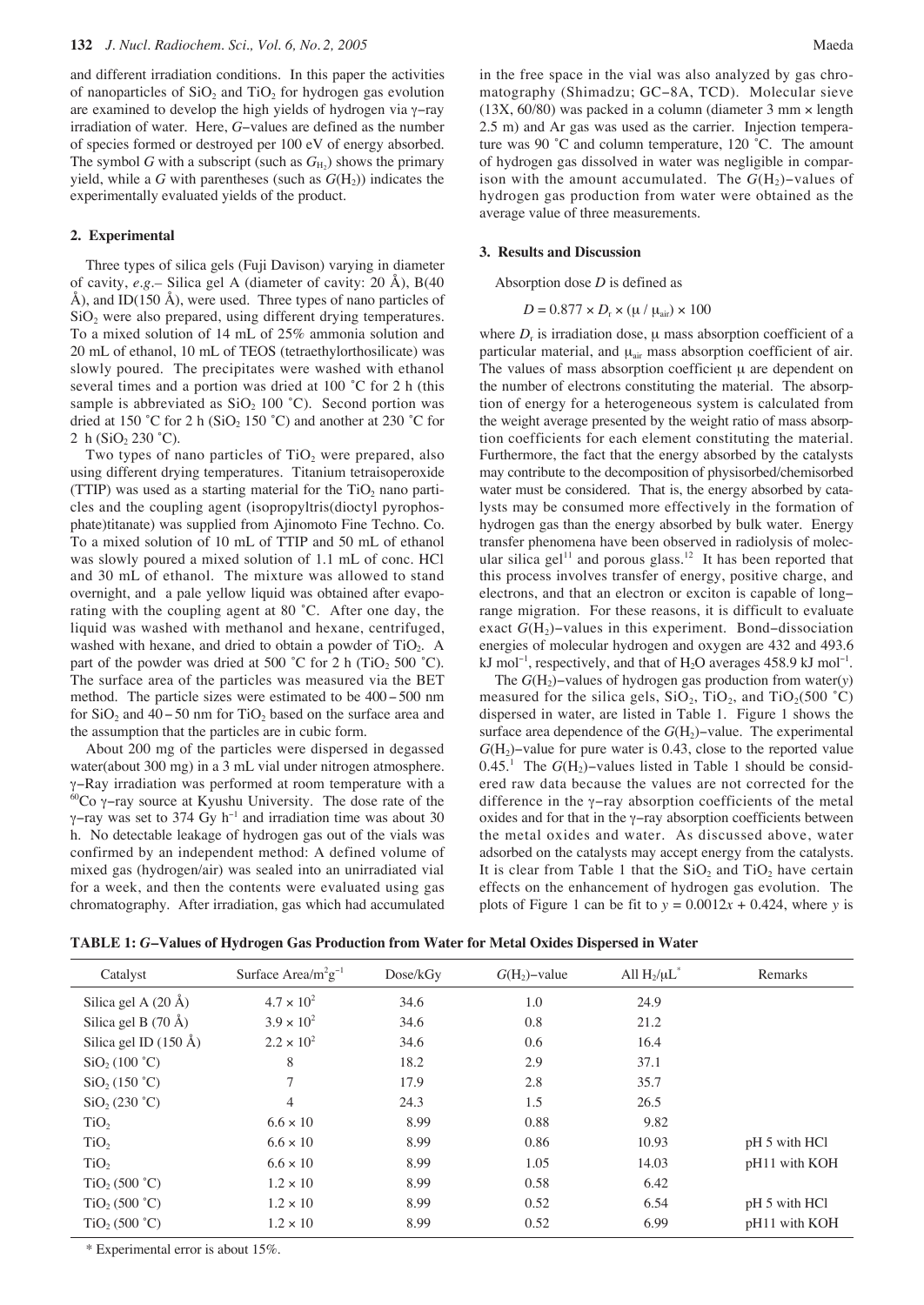

**Figure 1.** Plots of hydrogen gas evolution vs. the surface areas of the silica gels.



**Figure 2.** Plots of hydrogen gas evolution vs. the surface areas of the  $SiO<sub>2</sub>$ .

the *G*(H2)−value of hydrogen gas production of water and *x* the surface area of the metal oxides. The plots show that hydrogen gas evolves mainly on the surface of the silica gels and that water adsorbed on the surface of the metal oxides is more easily decomposed by γ−ray irradiation than pure water. This conclusion is reliable even though the *G*(H<sub>2</sub>)−values are calculated on the assumption that the γ−ray absorption coefficients of the supported materials are equal to that of water. Nakashima and Tachikawa studied hydrogen gas evolution for a system of water vapor on silica gel and reported that the volume of hydrogen gas evolution can be expressed as a function of the surface coverage and the concentration of surface hydroxyls.<sup>6</sup> The liquid phase results here show that the volume of hydrogen gas evolution can be expressed as a function of the surface area, in accordance with the gas phase results. The size of the cavity of Silica gel A is 2 nm and that of the spur produced by γ− ray irradiation is reported to be 2 nm.<sup>13</sup> Therefore, the size of the cavity is similar to that of the reaction region for each interaction of a γ−ray with the materials.

Hydrogen gas evolution was measured for  $SiO<sub>2</sub>$  dispersed in water, and the *G*(H<sub>2</sub>)–values for hydrogen gas production of water (*y*) are plotted versus the surface area of the  $SiO<sub>2</sub>(x)$  in Figure 2. The plots can be approximated by the relation  $y =$  $0.302x + 0.372$ . The coefficient for the SiO<sub>2</sub>, 0.302 is larger than that for the silica gels. This fact supports the conclusion that the surface of  $SiO<sub>2</sub>$  is more active to the decomposition of water upon γ−ray irradiation than that of the silica gels. The difference in the activity between the silica gels and  $SiO<sub>2</sub>$  results in a difference in surface hydroxyl concentration, a difference in surface structure, or in a difference in the physical properties responsible for the surface structure. Which difference, however, is not clear from this experiment. The  $SiO<sub>2</sub>$  (100 °C) has larger surface area than the  $SiO<sub>2</sub>$  (230 °C). Therefore the  $SiO<sub>2</sub>$  (100  $^{\circ}$ C) is the most active among the varieties of SiO<sub>2</sub>. The reac-



**Figure 3.** Plots of hydrogen gas evolution vs. the surface areas of the TiO<sub>2</sub>.

tivity of the SiO<sub>2</sub> dispersed in water toward  $\gamma$ −ray irradiation may be not explained by the same mechanism as that for the decomposition of water by light because  $SiO<sub>2</sub>$  is not reported to be active in the decomposition of water by light. Under the influence of γ−rays, the catalysts experience an energetically activated state  $[H_2O X]^*$ , which produces  $\cdot$ H and  $\cdot$ OH radicals. Finally, hydrogen is produced. This radical process is one of the probable reactions for hydrogen production. Here, the ratios of hydrogen/oxygen were not evaluated because a trace amount of oxygen remained in the vials.

The results for the  $TiO<sub>2</sub>$  dispersed in water are shown in Figure 3 and the  $G(H_2)$ −values can be approximated by  $y =$  $0.0064x + 0.463$ . This result is similar to that for the silica gels. Cecal et al.<sup>9</sup> measured the hydrogen production yield with a total irradiation dose of 100 to1700 kGy: The rate of hydrogen gas production in the case of  $TiO<sub>2</sub>$  increases with the total irradiation doses. The activity for water decomposition of  $TiO<sub>2</sub>$  is less than that of  $SiO<sub>2</sub>$  in the range less than 100 kGy, and the difference obtained here between  $TiO<sub>2</sub>$  and  $SiO<sub>2</sub>$  for the activities of water decomposition are in accordance with theirs. The existence of  $Ti^{3+}$  produced by irradiation may be important to the water decomposition although we do not have any evidence to that effect.

To study the effect of the pH of the solution on hydrogen evolution,  $TiO<sub>2</sub>$  in water was irradiated in solutions of different pH. For TiO<sub>2</sub>, slightly larger *G*(H<sub>2</sub>)–values were observed for alkaline solution (Table 1). Dainton and Watt have reported that the  $G(H_2)$ –values in γ–radiolysis of water (0.04 M aqueous acrylamide solution) slightly increase with a decrease in the pH of solution.14 Therefore, the difference in the experimental data here is within experimental errors if the effect of Cl<sup>−</sup> on γ–ray decomposition is considered, although the interference of Cl− in hydrogen gas evolution was not observed in a separate experiment.

It is considered that in order to produce hydrogen gas with high yield, electron−hole pairs produced by γ–ray irradiation should be separated rapidly, and the hydrogen gas produced must rapidly leave the reaction site before the revers−reactions with oxygen occurs.

### **4. Conclusion**

 $SiO<sub>2</sub>$  catalysts enhanced the radiolytic decomposition of water and subsequent production of  $H_2$  by γ−ray irradiation. Hydrogen gas evolution was maximized when the size of the cavity of the silica gels was about 2 nm, on the order of spur size. The most active surface toward the radiolytic decomposition of water was that of  $SiO<sub>2</sub>$  dried at 100 °C after preparation.